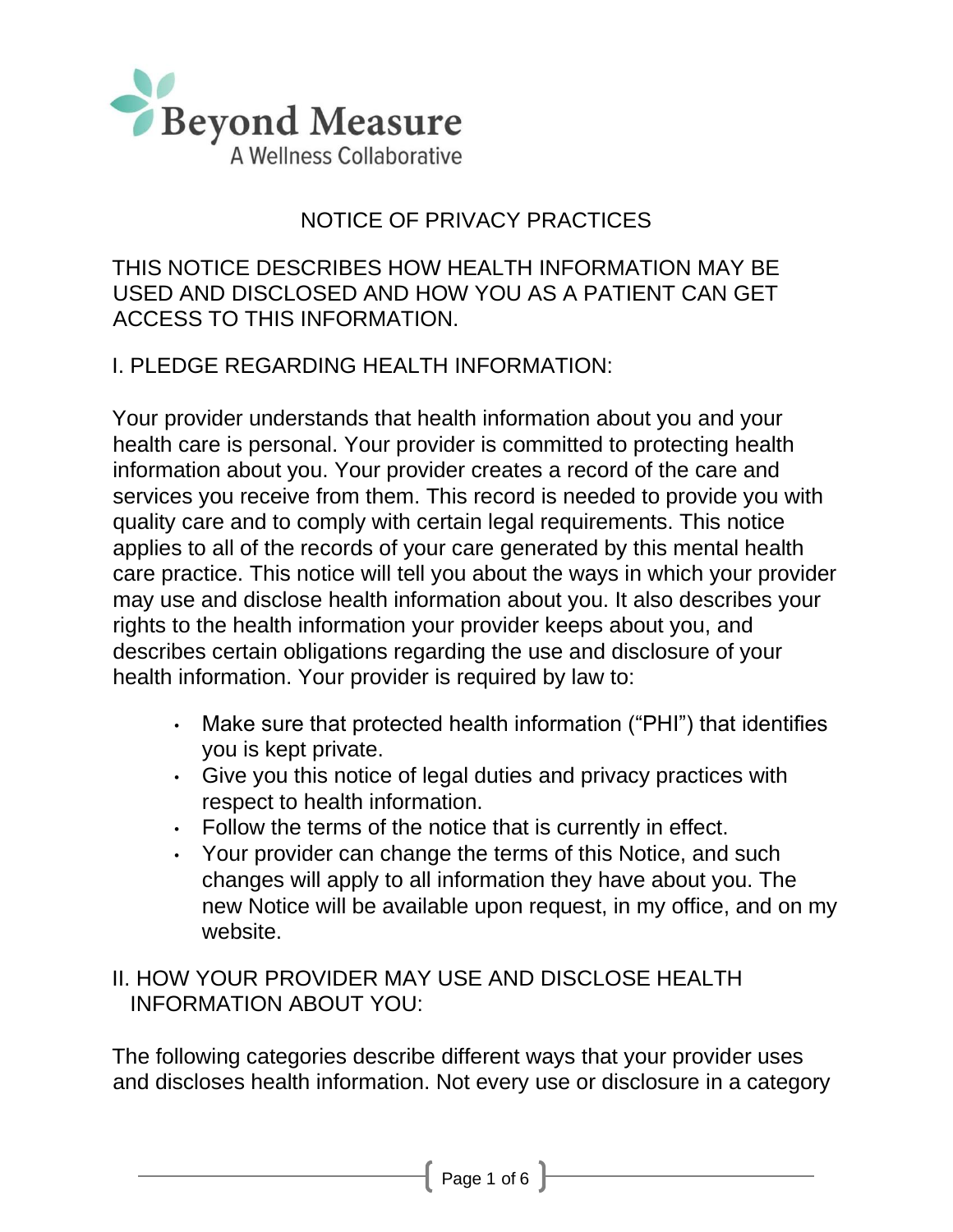

will be listed. However, all of the ways your provider is permitted to use and disclose information will fall within one of the categories. For Treatment Payment, or Health Care Operations: Federal privacy rules (regulations) allow health care providers who have direct treatment relationship with the patient/client to use or disclose the patient/client's personal health information without the patient's written authorization, to carry out the health care provider's own treatment, payment or health care operations. Your provider may also disclose your protected health information for the treatment activities of any health care provider. This too can be done without your written authorization. For example, if a clinician were to consult with another licensed health care provider about your condition, they would be permitted to use and disclose your person health information, which is otherwise confidential, in order to assist the clinician in diagnosis and treatment of your mental health condition.

Disclosures for treatment purposes are not limited to the minimum necessary standard. Because therapists and other health care providers need access to the full record and/or full and complete information in order to provide quality care. The word "treatment" includes, among other things, the coordination and management of health care providers with a third party, consultations between health care providers and referrals of a patient for health care from one health care provider to another.

Lawsuits and Disputes: If you are involved in a lawsuit, your provider may disclose health information in response to a court or administrative order. Your provider may also disclose health information about your child in response to a subpoena, discovery request, or other lawful process by someone else involved in the dispute, but only if efforts have been made to tell you about the request or to obtain an order protecting the information requested.

### III. CERTAIN USES AND DISCLOSURES REQUIRE YOUR AUTHORIZATION: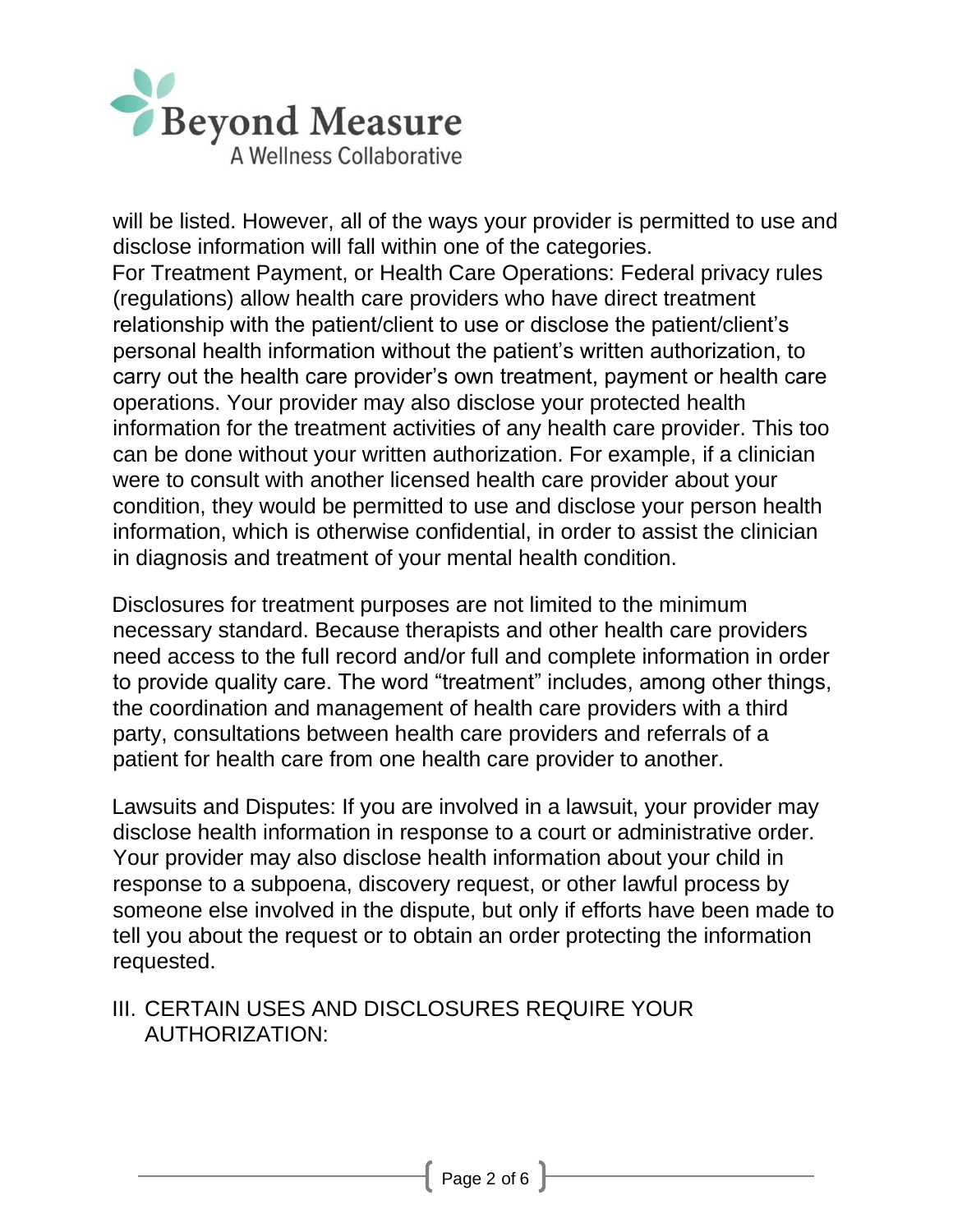

- 1. Psychotherapy Notes. Your provider does keep "psychotherapy notes" as that term is defined in 45 CFR § 164.501, and any use or disclosure of such notes requires your Authorization unless the use or disclosure is:
	- a. For their use in treating you.
	- b. For their use in training or supervising mental health practitioners to help them improve their skills in group, joint, family, or individual counseling or therapy.
	- c. For their use in defending themselves in legal proceedings instituted by you.
	- d. For use by the Secretary of Health and Human Services to investigate compliance with HIPAA.
	- e. Required by law and the use or disclosure is limited to the requirements of such law.
	- f. Required by law for certain health oversight activities pertaining to the originator of the psychotherapy notes.
	- g. Required by a coroner who is performing duties authorized by law.
	- h. Required to help avert a serious threat to the health and safety of others.
- 2. Marketing Purposes. Your PHI will not be used or disclosed for marketing purposes.
- 3. Sale of PHI. Your PHI will not be sold in the regular course of business.

IV. CERTAIN USES AND DISCLOSURES DO NOT REQUIRE YOUR AUTHORIZATION.

Subject to certain limitations in the law, your provider can use and disclose your PHI without your Authorization for the following reasons:

1. When disclosure is required by state or federal law, and the use or disclosure complies with and is limited to the relevant requirements of such law.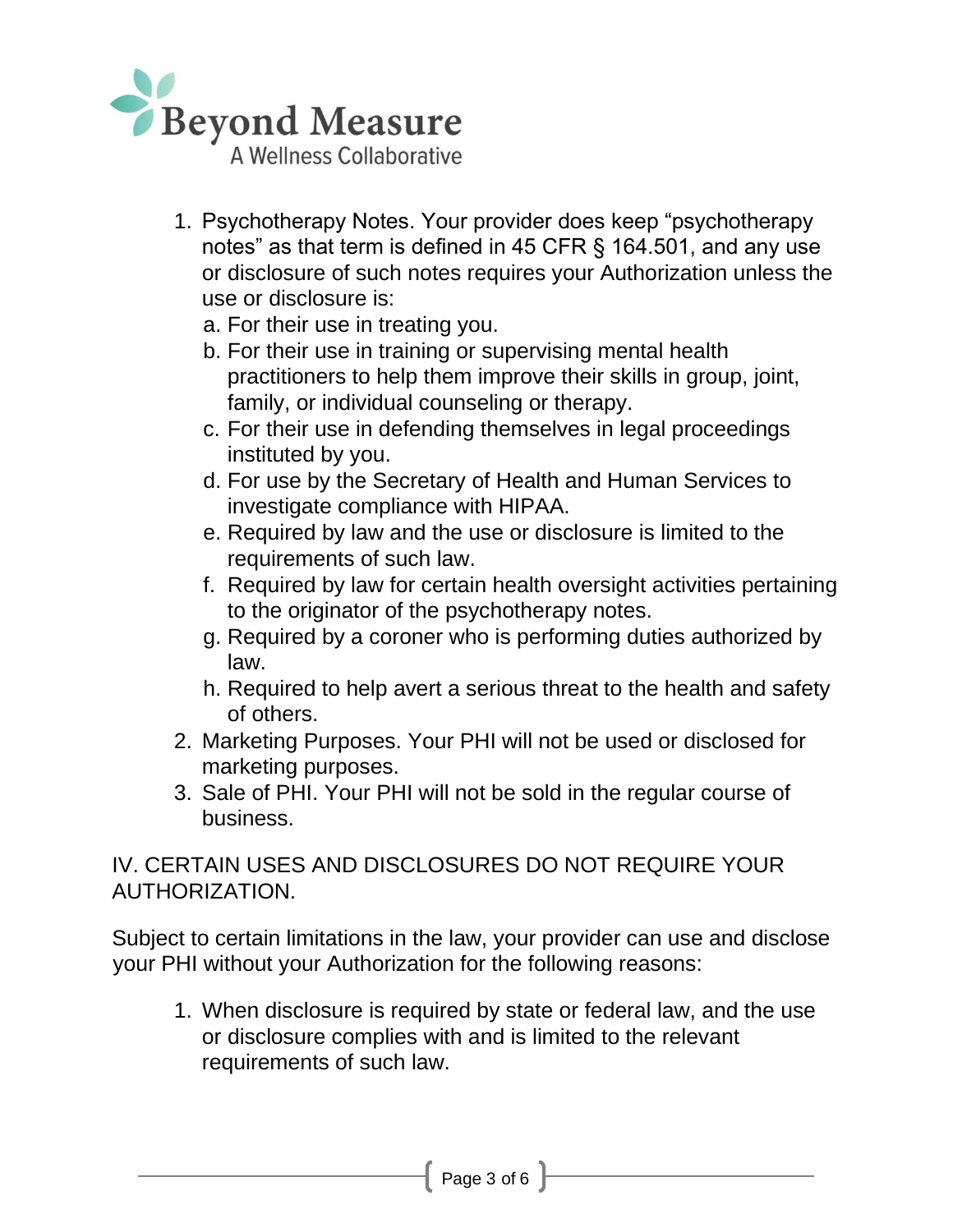

- 2. For public health activities, including reporting suspected child, elder, or dependent adult abuse, or preventing or reducing a serious threat to anyone's health or safety.
- 3. For health oversight activities, including audits and investigations.
- 4. For judicial and administrative proceedings, including responding to a court or administrative order, although the preference is to obtain an Authorization from you before doing so.
- 5. For law enforcement purposes, including reporting crimes occurring on premises.
- 6. To coroners or medical examiners, when such individuals are performing duties authorized by law.
- 7. For research purposes, including studying and comparing the mental health of patients who received one form of therapy versus those who received another form of therapy for the same condition.
- 8. Specialized government functions, including, ensuring the proper execution of military missions; protecting the President of the United States; conducting intelligence or counter-intelligence operations; or, helping to ensure the safety of those working within or housed in correctional institutions.
- 9. For workers' compensation purposes. Although the preference is to obtain an Authorization from you, your PHI may be provided in order to comply with workers' compensation laws.
- 10. Appointment reminders and health related benefits or services. Your provider may use and disclose your PHI to contact you to remind you that you have an upcoming appointment. Your provider may also use and disclose your PHI to tell you about treatment alternatives, or other health care services or benefits that they offer.

# V. CERTAIN USES AND DISCLOSURES REQUIRE YOU TO HAVE THE OPPORTUNITY TO OBJECT.

Disclosures to family, friends, or others. Your provider may provide your PHI to a family member, friend, or other person that you indicate is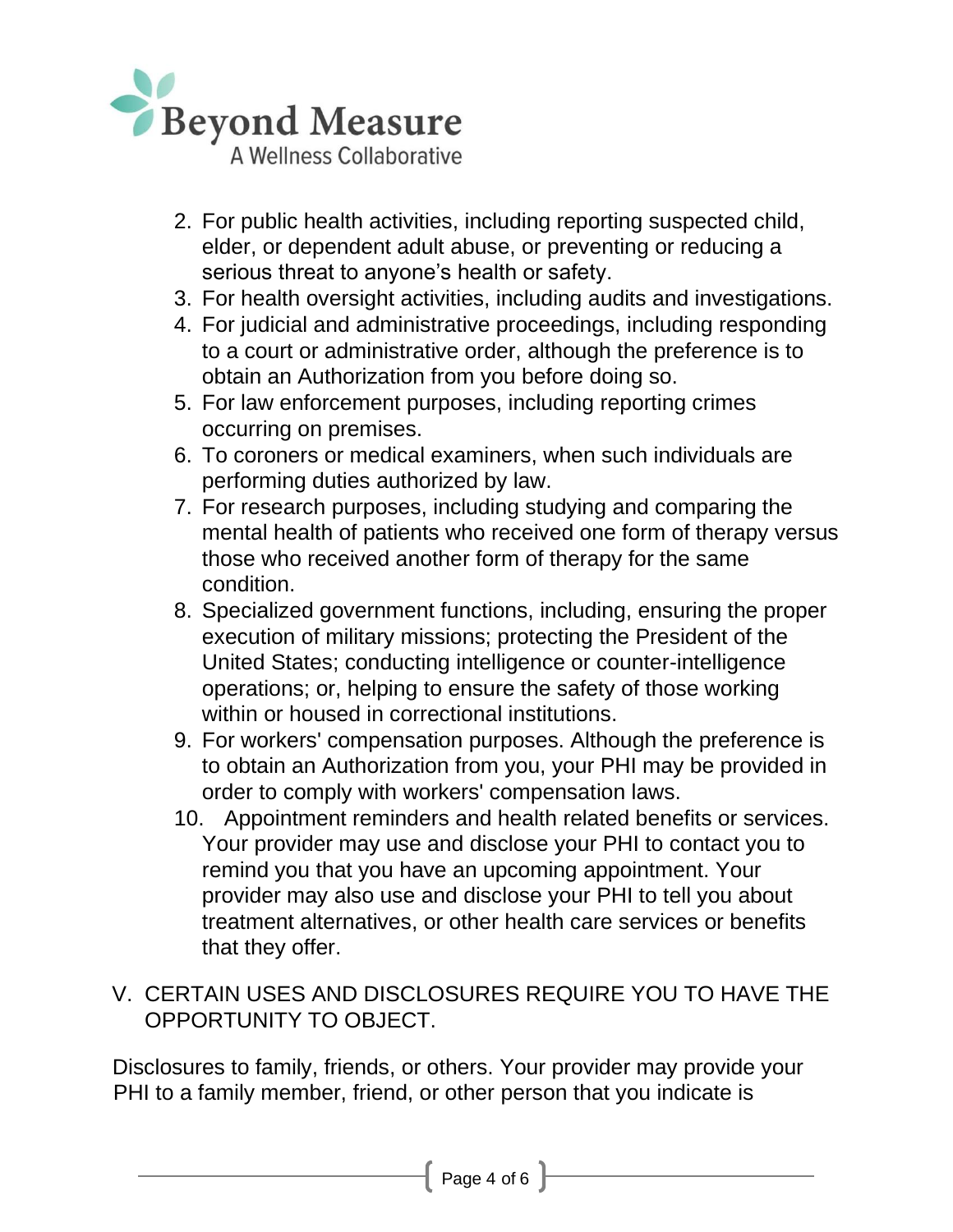

involved in your care or the payment for your health care, unless you object in whole or in part. The opportunity to consent may be obtained retroactively in emergency situations.

VI. YOU HAVE THE FOLLOWING RIGHTS WITH RESPECT TO YOUR PHI:

- 1. The Right to Request Limits on Uses and Disclosures of Your PHI. You have the right to ask your provider not to use or disclose
- 2. certain PHI for treatment, payment, or health care operations purposes. Your provider is not required to agree to your request, and may say "no" if they believe it would affect your health care.
- 3. The Right to Request Restrictions for Out-of-Pocket Expenses Paid for In Full. You have the right to request restrictions on disclosures of your PHI to health plans for payment or health care operations purposes if the PHI pertains solely to a health care item or a health care service that you have paid for out-of-pocket in full.
	- a. The Right to Choose How Your Provider Send PHI to You. You have the right to ask your provider to contact you in a specific way (for example, home or office phone) or to send mail to a different address, and your provider will agree to all reasonable requests.
	- b. The Right to See and Get Copies of Your PHI. Other than "psychotherapy notes," you have the right to get an electronic or paper copy of your medical record and other information that your provider has about you. You will be provided with a copy of your record, or a summary of it, if you agree to receive a summary, within 30 days of your provider receiving your written request, and your provider may charge a reasonable, costbased fee for doing so.
- 4. The Right to Get a List of the Disclosures Your Provider Has Made. You have the right to request a list of instances in which I have disclosed your PHI for purposes other than treatment, payment, or health care operations, or for which you provided an Authorization. Your provider will respond to your request for an accounting of